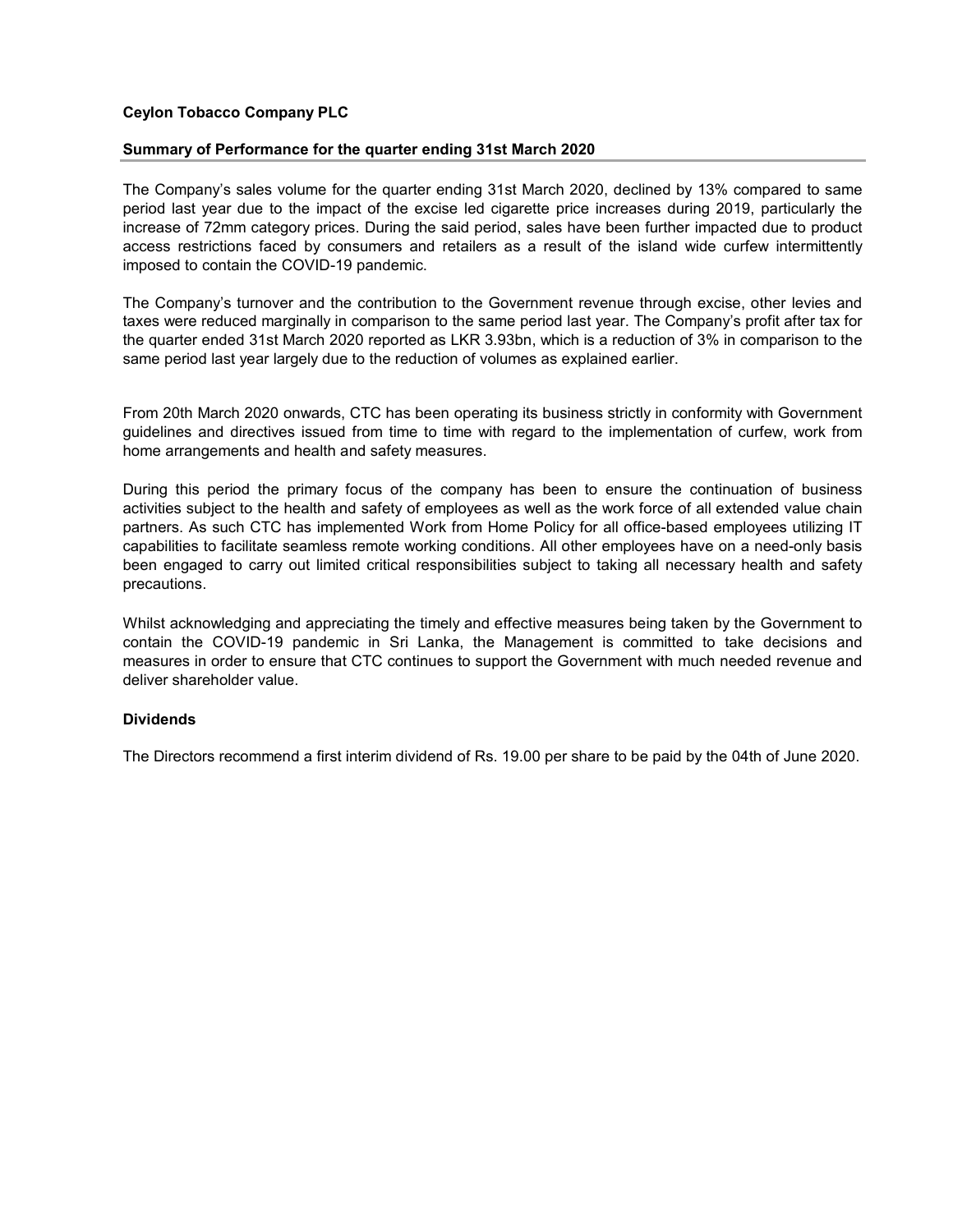## Statement of Profit or Loss and Other Comprehensive Income

(all amounts in Sri Lanka Rupees millions)

|                                               | 3 months ended 31 March |                   |  |
|-----------------------------------------------|-------------------------|-------------------|--|
|                                               | 2020                    | 2019              |  |
|                                               | <b>Un-audited</b>       | <b>Un-audited</b> |  |
| Turnover                                      | 34,238                  | 34,280            |  |
| <b>Government Levies</b>                      | (25, 936)               | (25,989)          |  |
| <b>Revenue</b>                                | 8,302                   | 8,291             |  |
| Other operating income                        | 1                       | 9                 |  |
| Raw material used                             | (548)                   | (584)             |  |
| Employee benefit expense                      | (310)                   | (233)             |  |
| Depreciation & amortisation expense           | (79)                    | (76)              |  |
| Other operating expenses                      | (936)                   | (1,046)           |  |
| Net finance income                            | 262                     | 453               |  |
| Profit before income tax                      | 6,692                   | 6,814             |  |
| Income tax expenses                           | (2,762)                 | (2,753)           |  |
| Profit for the period                         | 3,930                   | 4,061             |  |
| <b>Other Comprehensive Income</b>             |                         |                   |  |
| Re-measurement of defined benefit obligation  | 20                      | (11)              |  |
| Total comprehensive income for the period     | 3,950                   | 4,050             |  |
| <b>Earnings Per Share (basic and diluted)</b> | 20.98                   | 21.68             |  |

The Notes form an integral part of these Interim Financial Statements.

Amon Mustafiz

Amun Mustafiz Finance Director Date : 14th May 2020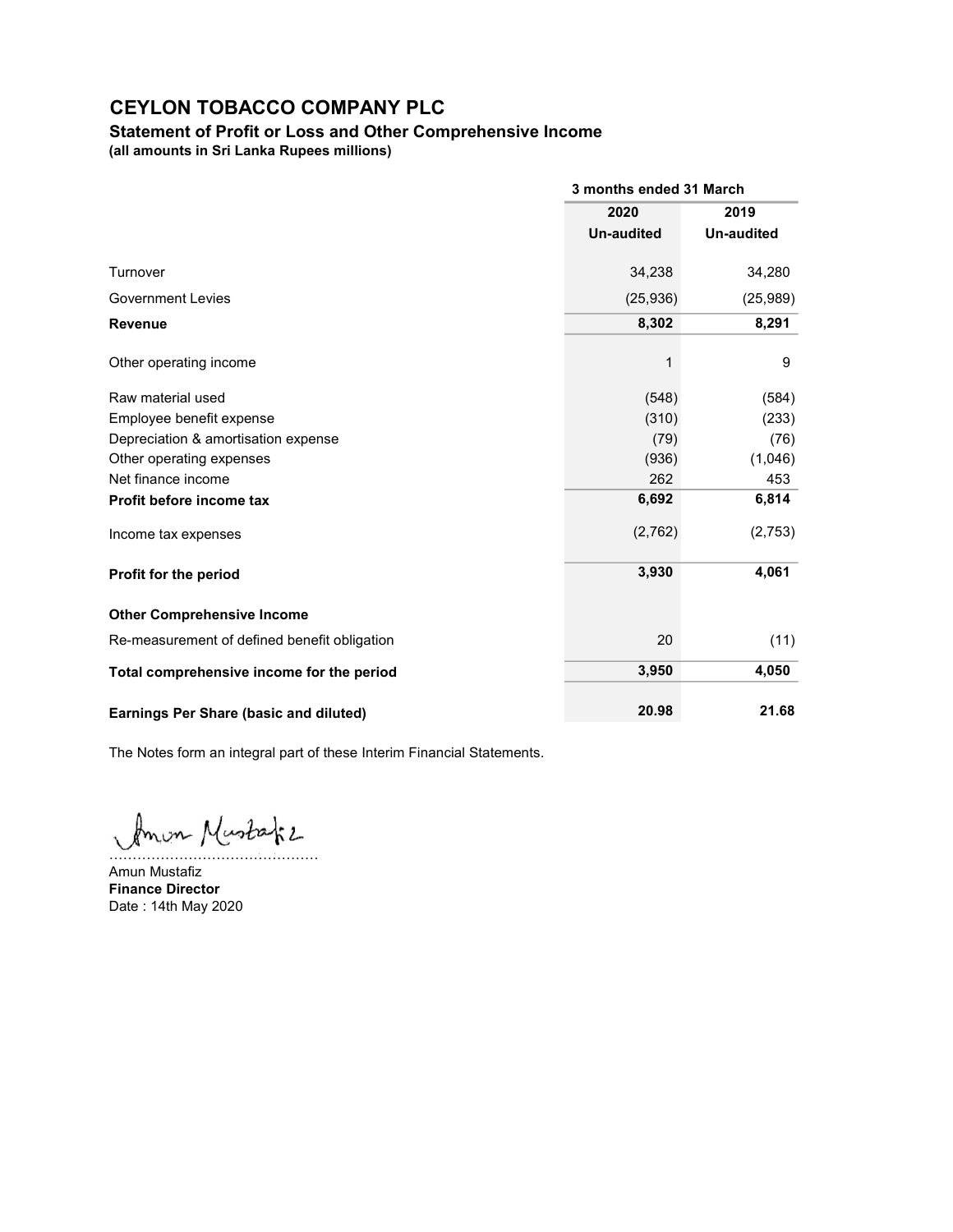Statement of Financial Position

(all amounts in Sri Lanka Rupees millions)

|                                             | 31 March     | 31 December    |
|---------------------------------------------|--------------|----------------|
|                                             | 2020         | 2019           |
| <b>Assets</b>                               | Un-audited   | <b>Audited</b> |
| <b>Non-current assets</b>                   |              |                |
| Property, plant and equipment               | 3,912        | 3.978          |
| Intangible assets                           | 3            | 3              |
| Employee benefit asset                      | 213          | 197            |
| Other receivables                           | 111          | 116            |
| <b>Total non-current assets</b>             | 4,239        | 4,294          |
| <b>Current assets</b>                       |              |                |
| Inventories                                 | 2,733        | 2,729          |
| Trade and other receivables                 | 6,290        | 2,799          |
| Cash and cash equivalents                   | 13,962       | 16,845         |
| Asset held for sale                         | $\mathbf 0$  | 0              |
| <b>Total current assets</b>                 | 22,985       | 22,374         |
|                                             |              |                |
| <b>Total assets</b>                         | 27,224       | 26,668         |
| <b>Equity and Liabilities</b>               |              |                |
| Equity                                      |              |                |
| Stated capital                              | 1,873        | 1,873          |
| Retained earnings                           | 6,700        | 2,750          |
| Total equity attributable to equity holders | 8,573        | 4,623          |
| <b>Non-current liabilities</b>              |              |                |
| Unfunded retirement benefit obligation      | $\mathbf{0}$ | 0              |
| Deferred tax liabilities                    | 723          | 597            |
| Lease liabilities                           | 95           | 119            |
| <b>Total non-current liabilities</b>        | 818          | 716            |
| <b>Current liabilities</b>                  |              |                |
| Trade and other payables                    | 11,293       | 10,681         |
| Lease liabilities                           | 100          | 100            |
| <b>Current taxation</b>                     | 6,119        | 6,475          |
| Dividends payable                           |              | 3,746          |
| Unclaimed dividends                         | 321          | 327            |
| <b>Total current liabilities</b>            | 17,833       | 21,329         |
| <b>Total liabilities</b>                    | 18,651       | 22,045         |
| <b>Total equity and liabilities</b>         | 27,224       | 26,668         |
| Net Asset Per Share                         | 45.77        | 24.68          |
|                                             |              |                |

The Notes form an integral part of these Interim Financial Statements.

I certify that these financial statements have been prepared in compliance with the requirements of the Companies Act, No. 07 of 2007.

mon Mustafiz ………………………………………

Amun Mustafiz Finance Director Date : 14th May 2020

The Board of Directors is responsible for the preparation and presentation of these financial statements.

Approved and signed for and on behalf of the Board of Directors:

OCTO ……………………………… ………………………………………

Nedal Salem **Amun Mustafiz Amun Mustafiz** Managing Director and CEO Finance Director Date : 14th May 2020 Date : 14th May 2020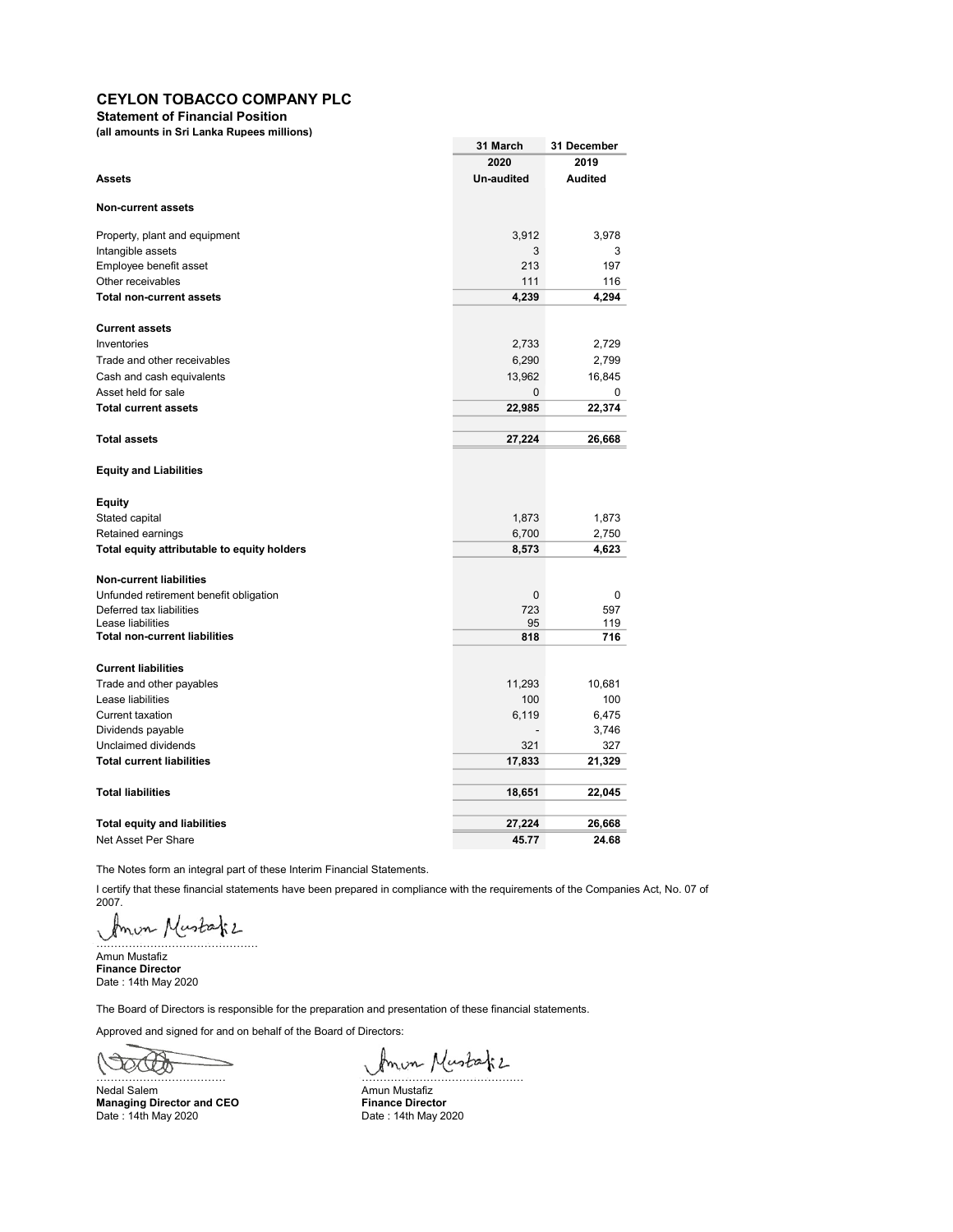### CEYLON TOBACCO COMPANY PLC Statement of Changes in Equity (all amounts in Sri Lanka Rupees millions)

|                                                                 | <b>Stated</b>            | <b>Retained</b> | <b>Total</b>   |
|-----------------------------------------------------------------|--------------------------|-----------------|----------------|
|                                                                 | capital                  | earnings        |                |
| Balance at 1 January 2019                                       | 1,873                    | 3,486           | 5,359          |
| Profit for the period                                           |                          | 4,061           | 4,061          |
| Other comprehensive income                                      |                          | (11)            | (11)           |
| Total comprehensive income for the period                       |                          | 4,050           | 4,050          |
| Transactions with owners of the Company, recognised directly in |                          |                 |                |
| equity                                                          |                          |                 |                |
| Write back of unclaimed dividends                               |                          |                 |                |
| Dividends                                                       | $\blacksquare$           |                 |                |
| Total transactions with shareholders                            |                          |                 | $\blacksquare$ |
|                                                                 |                          |                 |                |
| Balance at 31 March 2019 (Unaudited)                            | 1.873                    | 7,536           | 9,409          |
| Profit for the period                                           |                          | 13,198          | 13,198         |
| Other comprehensive income                                      |                          | (74)            | (74)           |
| Total comprehensive income for the period                       |                          | 13,124          | 13,124         |
| Transactions with owners of the Company, recognised directly in |                          |                 |                |
| equity                                                          |                          |                 |                |
| Write back of unclaimed dividends                               |                          | 30              | 30             |
| <b>Dividends</b>                                                |                          | (17,940)        | (17, 940)      |
| <b>Total transactions with shareholders</b>                     |                          | (17, 910)       | (17, 910)      |
| Balance at 31 December 2019 (Audited)                           | 1,873                    | 2,750           | 4,623          |
|                                                                 |                          |                 |                |
| Balance at 1 January 2020                                       | 1,873                    | 2,750           | 4,623          |
|                                                                 |                          |                 |                |
| Profit for the period                                           |                          | 3,930           | 3,930          |
| Other comprehensive income                                      |                          | 20              | 20             |
| Total comprehensive income for the period                       | $\blacksquare$           | 3,950           | 3,950          |
| Transactions with owners of the Company, recognised directly in |                          |                 |                |
| equity                                                          |                          |                 |                |
| Write back of unclaimed dividends                               | $\blacksquare$           |                 |                |
| <b>Dividends</b>                                                | $\overline{\phantom{a}}$ | ۰               |                |
| <b>Total transactions with shareholders</b>                     |                          |                 | $\blacksquare$ |
|                                                                 |                          |                 |                |
| Balance at 31 March 2020 (Unaudited)                            | 1,873                    | 6,700           | 8,573          |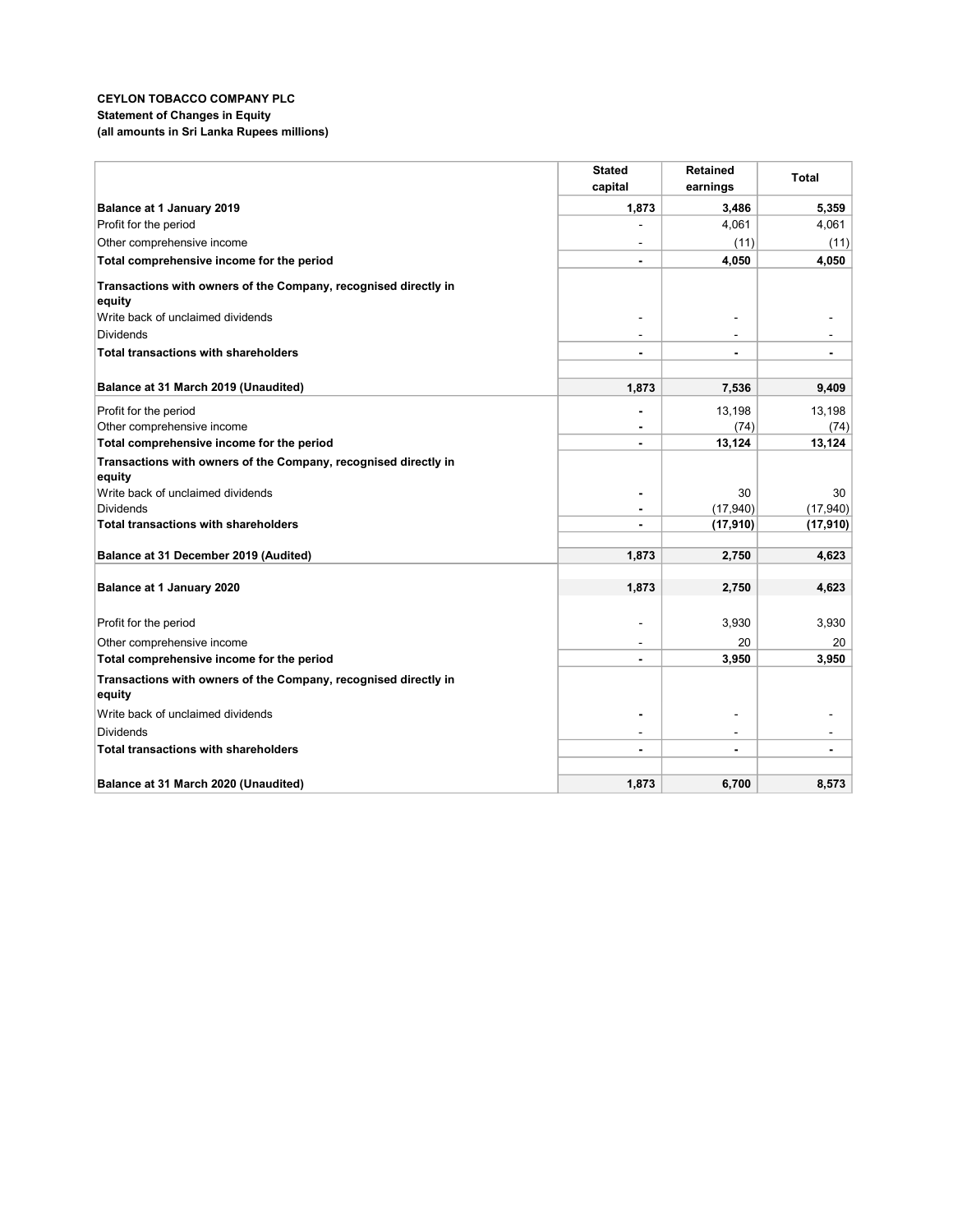## Statement of Cash Flows

(all amounts in Sri Lanka Rupees millions)

|                                                                                                          | 3 months ended 31 March |             |  |
|----------------------------------------------------------------------------------------------------------|-------------------------|-------------|--|
|                                                                                                          | 2020                    | 2019        |  |
|                                                                                                          | Un-audited              | Un-audited  |  |
| Cash flows from operating activities                                                                     |                         |             |  |
| Profit before Tax                                                                                        | 6,692                   | 6,814       |  |
| Adjustments for:                                                                                         |                         |             |  |
| Depreciation & amortisation expense                                                                      | 78                      | 70          |  |
| Interest expense                                                                                         | 6                       | 9           |  |
| Interest income                                                                                          | (268)                   | (462)       |  |
| Write off of property, plant & equipment                                                                 | 4                       | 6           |  |
| Net interest on retirement benefit obligations                                                           | 4                       | (2)         |  |
| Provision for obsolete inventories and doubtful Debts<br>Operating profit before working capital changes | 6,516                   | 43<br>6,478 |  |
|                                                                                                          |                         |             |  |
| Changes in working capital                                                                               |                         |             |  |
| Inventories                                                                                              | (5)                     | 117         |  |
| Trade & other receivables                                                                                | (3, 488)<br>613         | 190         |  |
| Trade & other payables                                                                                   |                         | (1,019)     |  |
| Cash generated from operations                                                                           | 3,636                   | 5,766       |  |
| Interest received                                                                                        | 268                     | 462         |  |
| Interest paid                                                                                            | (6)                     | (9)         |  |
| Gratuity paid - unfunded scheme                                                                          | (0)                     | (0)         |  |
| Income tax paid                                                                                          | (2,992)                 | (2, 186)    |  |
| Net cash generated from operating activities                                                             | 906                     | 4,033       |  |
| Cash flows from investing activities                                                                     |                         |             |  |
| Purchase and construction of property, plant & equipment                                                 | (13)                    | (6)         |  |
| Net cash used in investing activities                                                                    | (13)                    | (6)         |  |
|                                                                                                          |                         |             |  |
| Cash flows from financing activities                                                                     |                         |             |  |
| Dividends paid                                                                                           | (3,746)                 | (3, 305)    |  |
| Unclaimed dividends paid                                                                                 | (6)                     | (2)         |  |
| Payment of finance lease liabilities                                                                     | (24)                    | (22)        |  |
| Net cash outflow from financing activities                                                               | (3,776)                 | (3, 329)    |  |
| Net (decrease)/ increase in cash & cash equivalents                                                      | (2,883)                 | 698         |  |
|                                                                                                          |                         |             |  |
| Cash & cash equivalents at the beginning of year                                                         | 16,845                  | 20,153      |  |
| (Decrease)/ Increase in cash                                                                             | (2,883)                 | 698         |  |
| Cash & cash equivalents at the end of the period                                                         | 13,962                  | 20,851      |  |
|                                                                                                          |                         |             |  |
| Analysis of cash & cash equivalents at the end of the period                                             |                         |             |  |
|                                                                                                          | 10,962                  | 4,851       |  |
| Cash in hand & bank balances<br>Short term investments                                                   | 3,000                   | 16,000      |  |
| Total cash & cash equivalents                                                                            | 13,962                  | 20,851      |  |
|                                                                                                          |                         |             |  |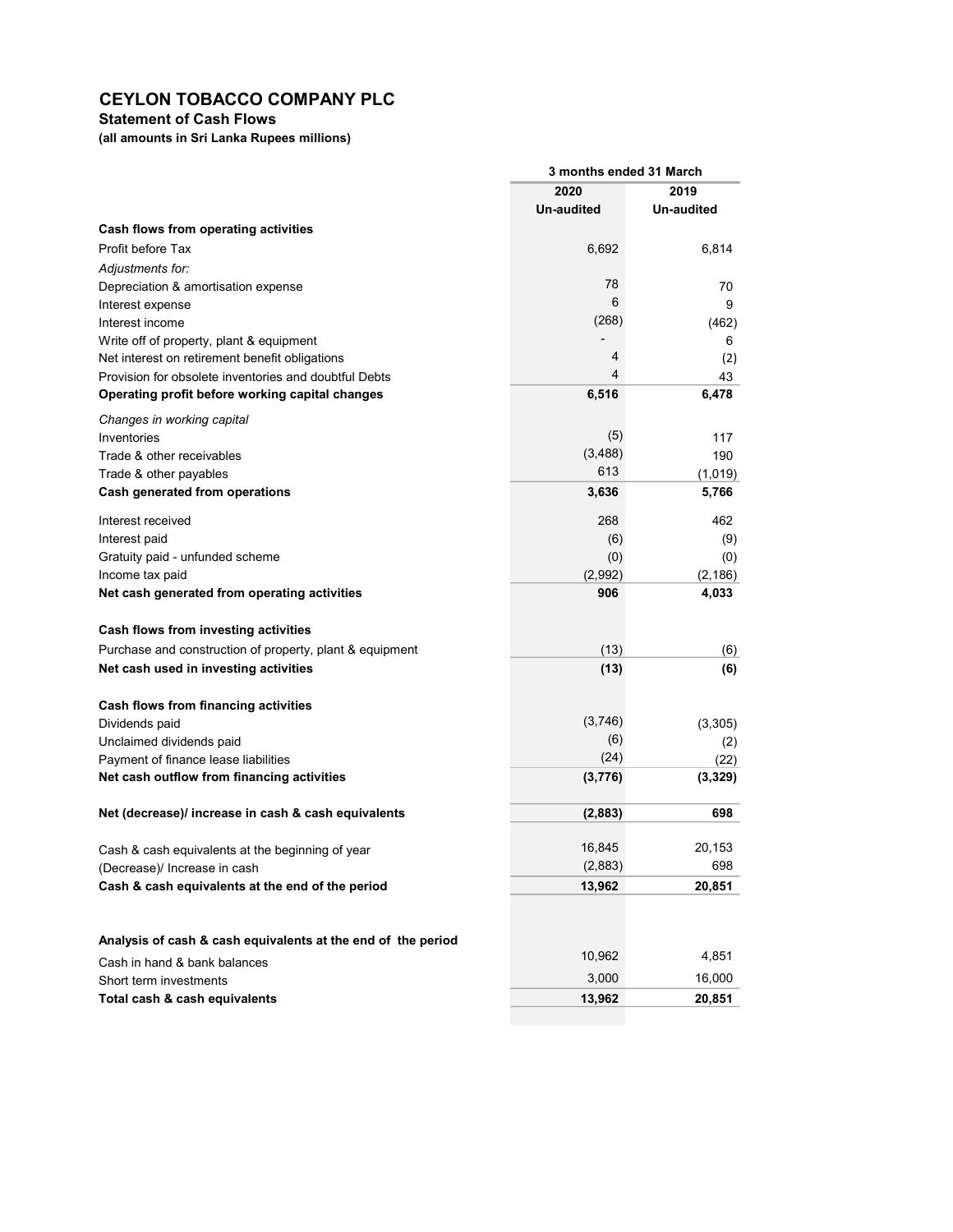#### Notes to the interim financial statements

#### 1 General information

Ceylon Tobacco Company PLC is a public limited liability Company domiciled in Sri Lanka. The principal operations of the Company are manufacturing, marketing and selling cigarettes. The registered office of business is 178, Srimath Ramanathan Mawatha, Colombo 15. The ultimate holding company of Ceylon Tobacco Company PLC is British American Tobacco PLC through British American Tobacco International Holdings BV.

#### 2 Basis of preparation

The condensed interim financial statements of Ceylon Tobacco Company PLC are for the three months ended 31 March 2020. They have been prepared in accordance with LKAS 34 - Interim Financial Reporting. These interim financial statements have been prepared in accordance with the SLFRS standards and IFRIC interpretations issued and effective as at the time of preparing these statements. The condensed interim financial statements do not include all of the information required for full annual financial statements and have not been audited.

#### 3 Summary of significant accounting policies

The accounting policies adopted are consistent with those of the previous financial year. Further, new accounting standard SLFRS 16 - Leases has been adopted in the financial statements effective from 1 January 2019.

#### 4 Comparatives

Comparatives are provided for the same period last year and for the statement of financial position at the date 31 December 2019. Where necessary comparative figures have been reclassified to conform with the current year's presentation.

#### 5 Contingent Liabilities

There have been no material changes to the contingent assets or contingent liabilities since the last annual reporting period.

#### 6 Events Occurring after the reporting period

There were no material events that occurred after the reporting date that require adjustments or disclosure to the Financial Statements except the impact from COVID-19 pandemic. The Company has made a disclosure to the Colombo Stock Exchange (CSE) setting out the impact of the pandemic on 22 April 2020.

#### 7 Market Price Per share

| For the 3 months ending 31 March, | 2020     | 2019     |
|-----------------------------------|----------|----------|
|                                   | Rs       | Rs       |
| Highest                           | 1.160.00 | 1.499.00 |
| Lowest                            | 990.10   | 1.325.00 |
| Last Traded                       | 1.000.00 | 1.339.90 |